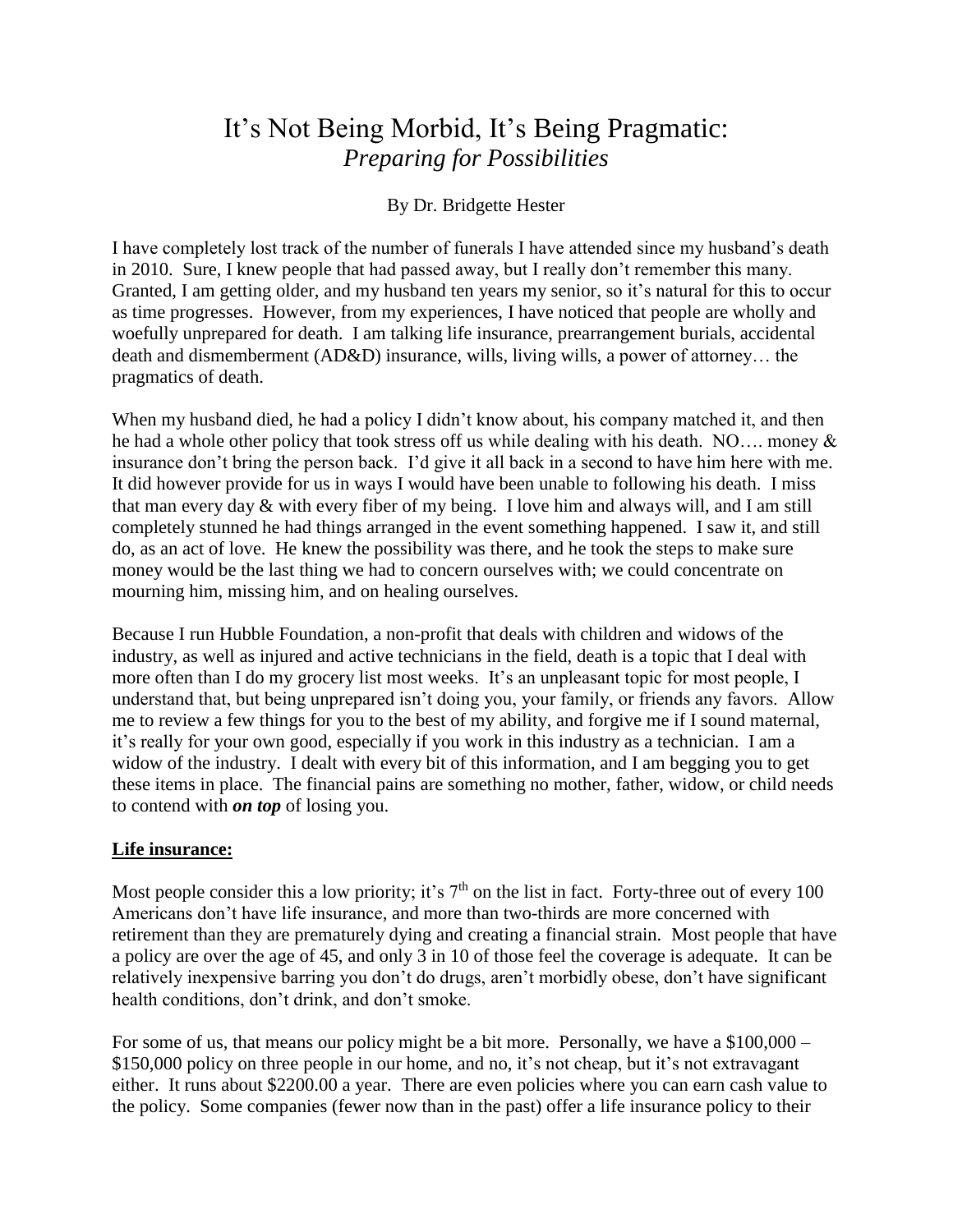employees. We don't have a policy on my eldest child for exactly that reason. Some employers even match a life insurance policy offered through the company.

The chances one of us might die seems pretty slim, but in the event in happens, the income loss is covered, as are funeral expenses, outstanding unsecured debt, and money to live on during a mourning period. I am educated on life insurance, but I will not give personal advice, other than to say, find a financial advisor (Prudential, Edward Jones, etc.…), have a free consultation, and have them locate you the best policy they can find.

### **Accidental Death & Dismemberment Insurance:**

AD&D insurance is "a policy that pays benefits to the beneficiary if the cause of **death** is an accident. This is a limited form of life insurance, which is generally less expensive." I suppose one could consider this an alternative to life insurance because it is cheaper, but it will only pay out of, as the name implies, you die accidently. Life insurance covers you regardless of how you pass, barring suicide. If you get life insurance that is wonderful, God love you, I am so proud. Maybe you don't want to spend the extra on AD&D, and you don't have to, but I tell you from experience, that the extra policy made a world of difference to us after Jonce's death. *I didn't even know he had the policy.* Not all companies offer this policy, but you can purchase one outside of your employer through companies like AFLAC, and it's cheap.

#### **Power of Attorney, Wills, and Living Wills:**

*A Power of Attorney*: "a written authorization to represent or act on another's behalf in private affairs, business, or some other legal matter, sometimes against the wishes of the other. The person authorizing the other to act is the principal, grantor, or donor (of the power)." **- If you can't make decisions for yourself for whatever reason, this provides someone you love and trust to make those decisions in the event of an accident or illness.**

*A Living Will*: "a directive to physicians or advance directive is a document that lets people state their wishes for end-of-life medical care, in case they become unable to communicate their decisions. It has no power after death." **– If you are incapacitated, what do you want? Life sustaining procedures, experimental or heroic measures? Do you want to have your loved one let go? This particular document outlines all of this, places YOUR wishes on paper, and removes the possibly painful decision making from your loved ones. However, as it states, this doesn't extend after you pass. Hence, you need the last on this short list…A Last Will & Testament.**

*Your Last Will & Testament*: "a legal document by which you identify those individuals (or charities) that are to receive your property and possessions on your death. These individuals and charities are commonly referred to as the beneficiaries under your last will and testament." **-This is essential in how you want your estate (no matter how small) to be divided among those you leave behind. It saves time, money, bickering, and in some cases court costs.**

Every one of these is essential, and are all completed and filed by a probate attorney, and the collective cost is less than \$1000.00 (at least in our case in North Alabama). Services like legal